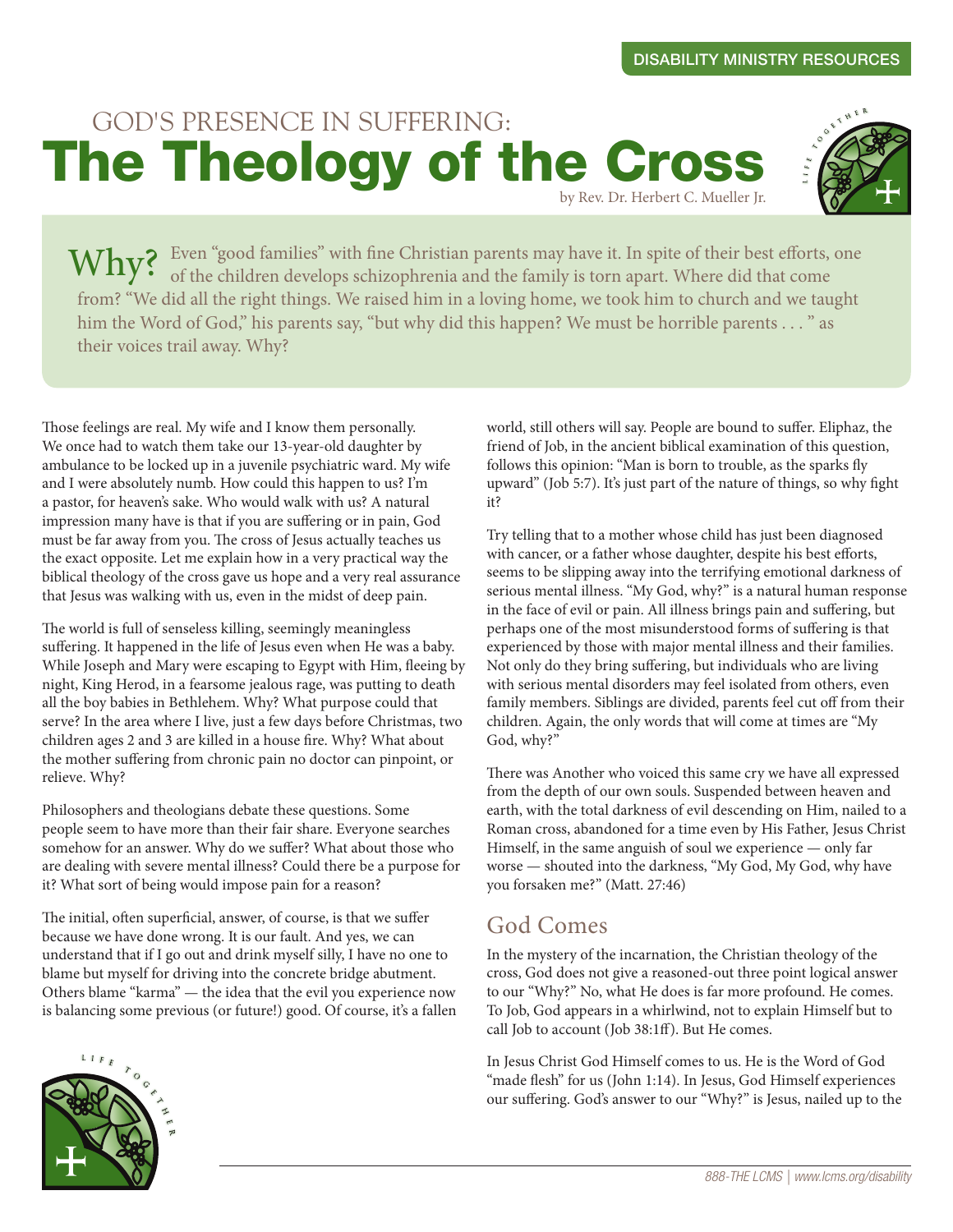cross for us. God does not give us a theological treatise, but He gives us His Son to suffer with us and to suffer for us. On the cross, our sin becomes His. Our suffering and pain are all given to Him. Our death He dies for us. In the midst of that suffering He also cries out with us, "My God, why?" When we ask, "What could be worse than the suffering I am experiencing?" we could also ask, "What could be worse

Jesus will never fool you or minimize your suffering. He knows that your pain is real, because Jesus knows pain.

than the Son of God Himself lying dead in a grave late one Friday?" Nothing!

Yet the Christian Gospel promises that God was not finished when Jesus was crucified. Three days later God raised Him from the dead, signaling a new reality in which God has given Him "the name that is above every name, that at the name of Jesus every knee should bow, in heaven and on earth and under the earth, and every tongue confess that Jesus Christ is Lord, to the glory of God the Father" (Phil. 2:9-11). Jesus rises from the dead to say to us, "Fear not, I am the first and the last, and the Living One; I died and behold I am alive forever more, and I have the keys of death and hell" (Rev. 1:17- 18). Jesus is the one who will "wipe away every tear," who promises, "Behold, I make all things new!" (Rev. 21:4-5)

#### A Realistic Picture

This crucified Jesus, now raised from the dead, brings not a simplistic sentimental view of suffering but a fully realistic picture. Jesus will not say to you, "Oh, it's not really so bad!" or "God has a purpose for all this, one day you will see." Jesus will never fool you or minimize your suffering. He knows that your pain is real, because Jesus knows pain. He understands rejection and has faced death as well. Probably you are reading this because you or a family member are faced with something beyond your understanding or control. You have just been told your daughter has borderline personality disorder. Perhaps the diagnosis has begun to explain the confusion you have experienced, but sometimes it all just overwhelms you. We pray that you come to see that Jesus does not shrink back from the horror we humans have done to one another, or the terrible things that happen to us. Jesus does not explain away the difficulty you are facing. On the cross He let it all happen to Him, because He wanted to connect with you. On the cross Jesus took it all, knew it all, suffered it all, simply so that He could be with you and know what is happening to you. Here is why our theology of the cross can be so helpful even when we are facing the terrible effects of mental illness.

Jesus knows that our suffering and pain often strip us of our possessions, our power and our pride, so that we are left alone with Him. And then He is alive to show Himself to us in His Word, the Word that invites us, "Come unto me all you who labor and are heavy laden and I will give you rest" (Matt. 11:28). Looking to Jesus on the cross, we can say, "Lord Jesus, you are my righteousness, just as I am your sin. You are my hope, just as I was in your despair on the cross. You are my sanity, just as I am your confusion; my joy, just as I am your sorrow. You are my healing, just as I am your pain. Indeed, you are my life, Lord Jesus, just as I was your death on the cross." Therefore, no matter what we suffer now, we can cling to Him and know that He will never abandon us.

Jesus will not give you a stepby-step approach to overcome your disorder on your own. But He will walk with you through

all the medical tests and psychiatric treatments. In Him, God gives us hope — He holds us even when we cannot see the way out. Sometimes I hear people say, "You know, God won't give you more than you can bear!" as though God delights in loading us up just about to the breaking point. But they've quoted only the middle part of the passage. Here is the whole verse: "God is faithful, and He will not let you be tested beyond your strength, but with the testing will also provide the way out, that you may be able to bear it" (1 Cor. 10:13). First, God is faithful! You can count on Him always to keep His promises. Then the last part assures us, "He will provide the way out." The Scripture also says of Jesus, "A bruised reed He will not break, a dimly burning wick He will not quench" (Is. 42:3). In other words, when we are at our weakest, God will not break us, but will always seek to renew and restore us. He is faithful to His promise.

All of this is assured to us in the resurrection of Jesus. Even when we feel defeated, the final victory is ours, because Jesus is alive. The Scripture says, "If for this life only we have hoped in Christ we are of all men most to be pitied. But in fact Christ has been raised from the dead, the first fruits of them that have fallen asleep. … Thanks be to God who gives us the victory through our Lord Jesus Christ" (1 Cor. 15:19-20, 58). The victory does not depend on our feeling or our state of mind, but on His Word and on His resurrection. That's what is sure. That's how we can still live in hope.

### Two Realities

We now live under two realities. The Bible says "we walk by faith not by sight" (2 Cor. 5:7). What we see with our eyes is sin and death. What God gives by faith in Jesus is life now and forever. Which of these two realities is the more real? In Jesus it is the eternal reality of life in His resurrection. In the meantime, His promise to be with us is most clear in His cross. There Jesus shows us "God with us" most vividly in His suffering and death. For when our suffering in this world takes everything else away, even when mental illness has done its worst, Jesus is still there, He is still alive for us. He is still the one who suffered for all your sins, who died and rose that you might be forgiven, that you might be and remain a child of God. Now His life is still hidden under the cross — Jesus is God with us even in suffering and death. Now it is contained in the water connected to the Word of God in Baptism, by which we are buried with Jesus and raised to new life in Him. Now it is given under the simple forms of bread and wine, the Body and Blood of Jesus for the forgiveness of our sins. Now we receive it by faith. Then it will be fully revealed when we see Him face to face.